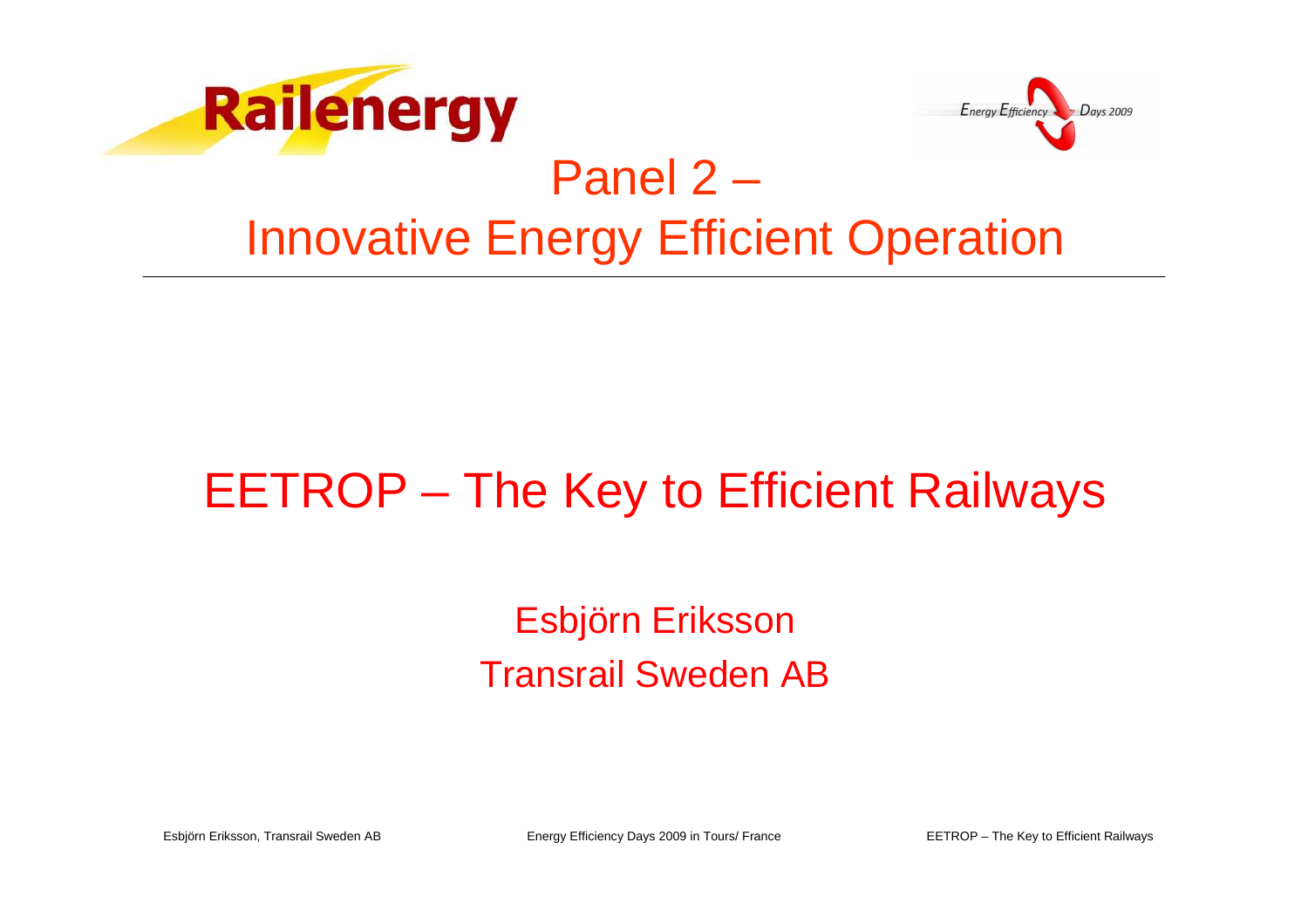



### **Scope**

**Energy Efficient TRain OPeration** 

# **EETROP**

Esbjörn Eriksson, Transrail Sweden AB

Energy Efficiency Days 2009 in Tours/ France

EETROP - The Key to Efficient Railways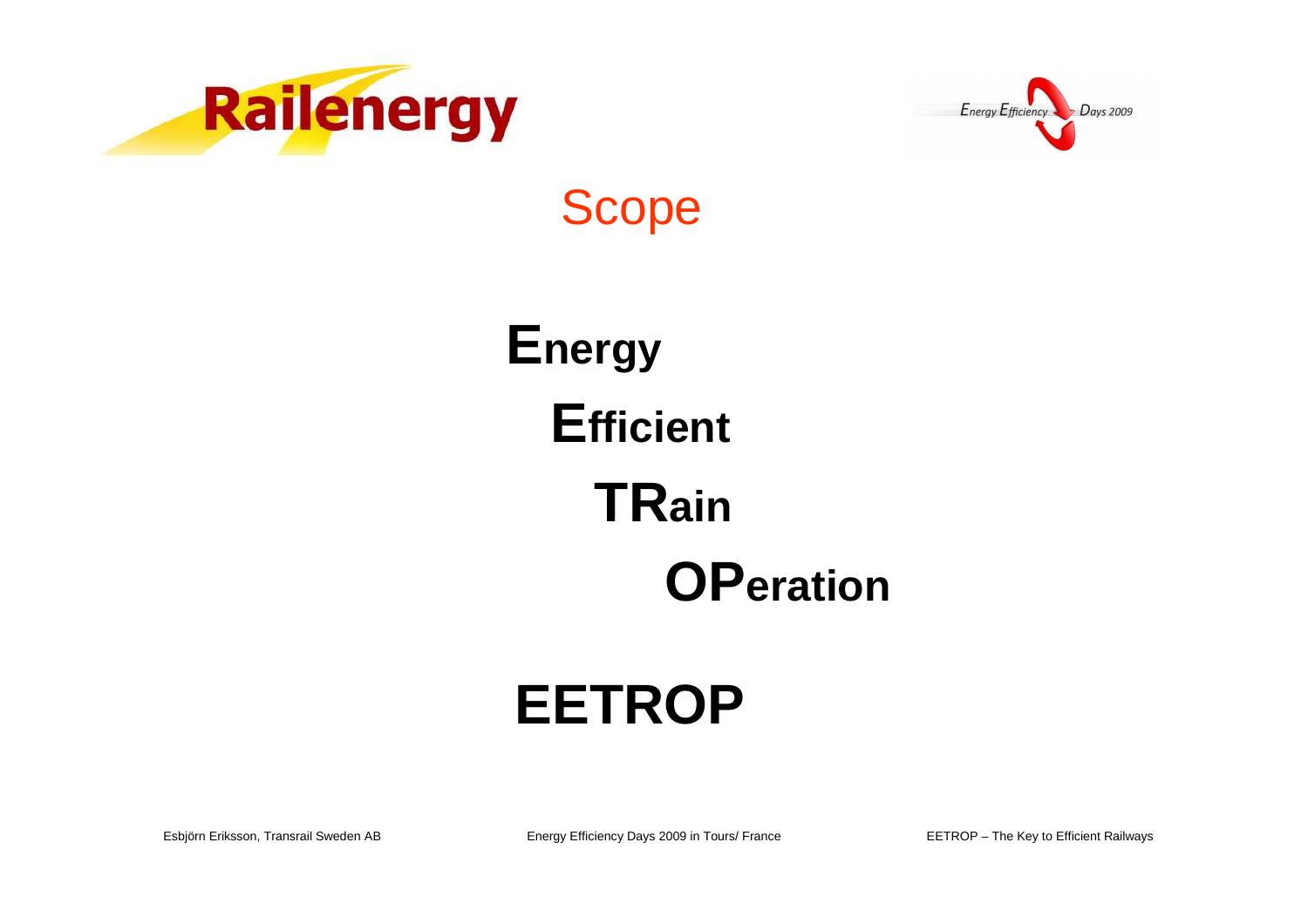



#### **Why EETROP?**

# The complEteness The intEgration The cos<sup>T</sup>s The inteROPability

# **EETROP**

Esbjörn Eriksson, Transrail Sweden AB

Energy Efficiency Days 2009 in Tours/ France

EETROP - The Key to Efficient Railways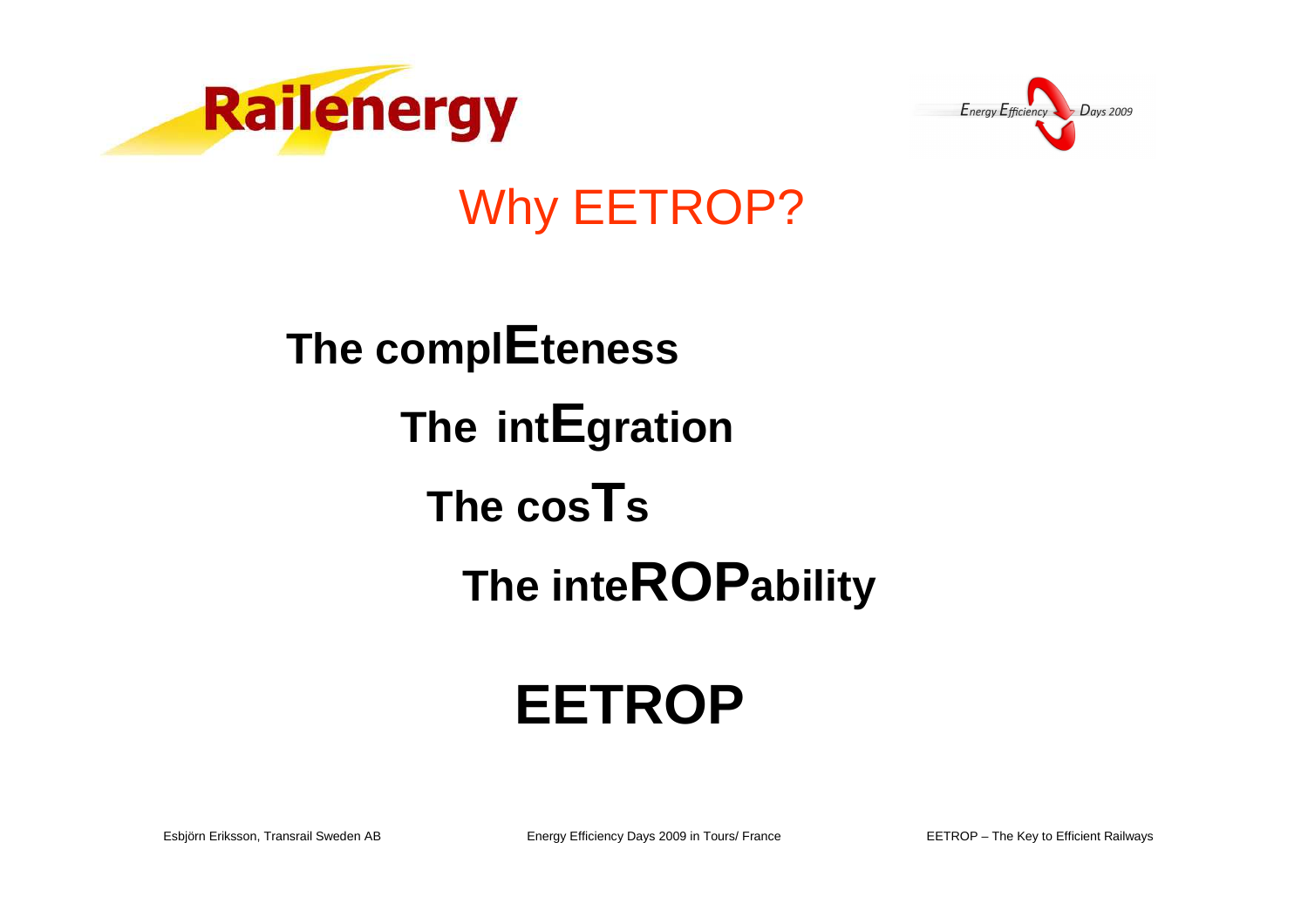



**EETROP - Savings**  $E$ nergy – Less **E**mission – Less  $\mathsf{T}$ raction – Less  $\mathbf R$  esource – Less **O**perator – Friendly **Personnel** – Friendly

## **EETROP**

Energy Efficiency Days 2009 in Tours/ France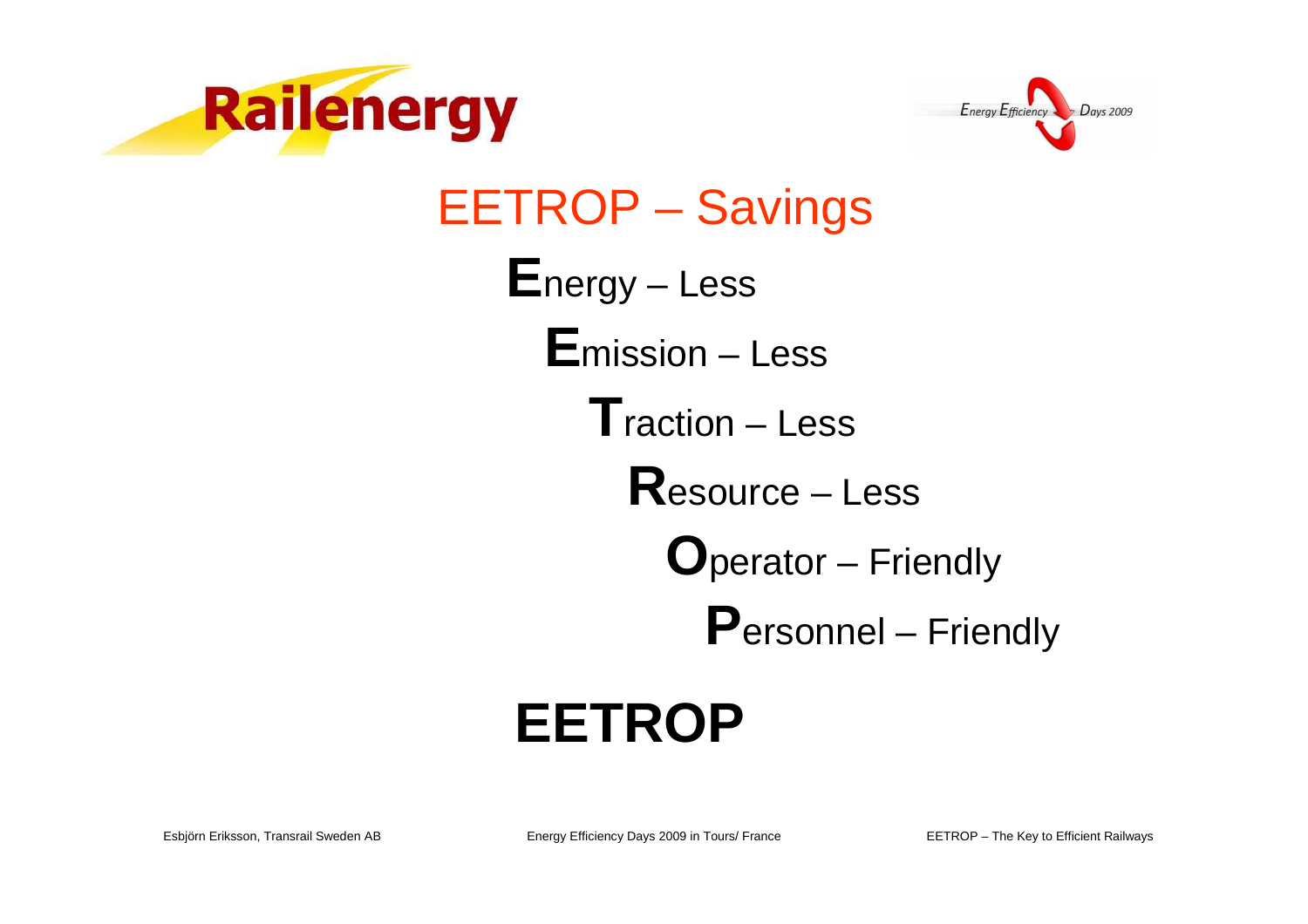



#### WP2.3 – Activities performed & Status

Defining EETROP [10]

□ Investigating EETROP [9]

**Q Creating SRS for EETROP Timetabling [9]** 

□ Creating SRS for **EETROP Control** [7]

Esbjörn Eriksson, Transrail Sweden AB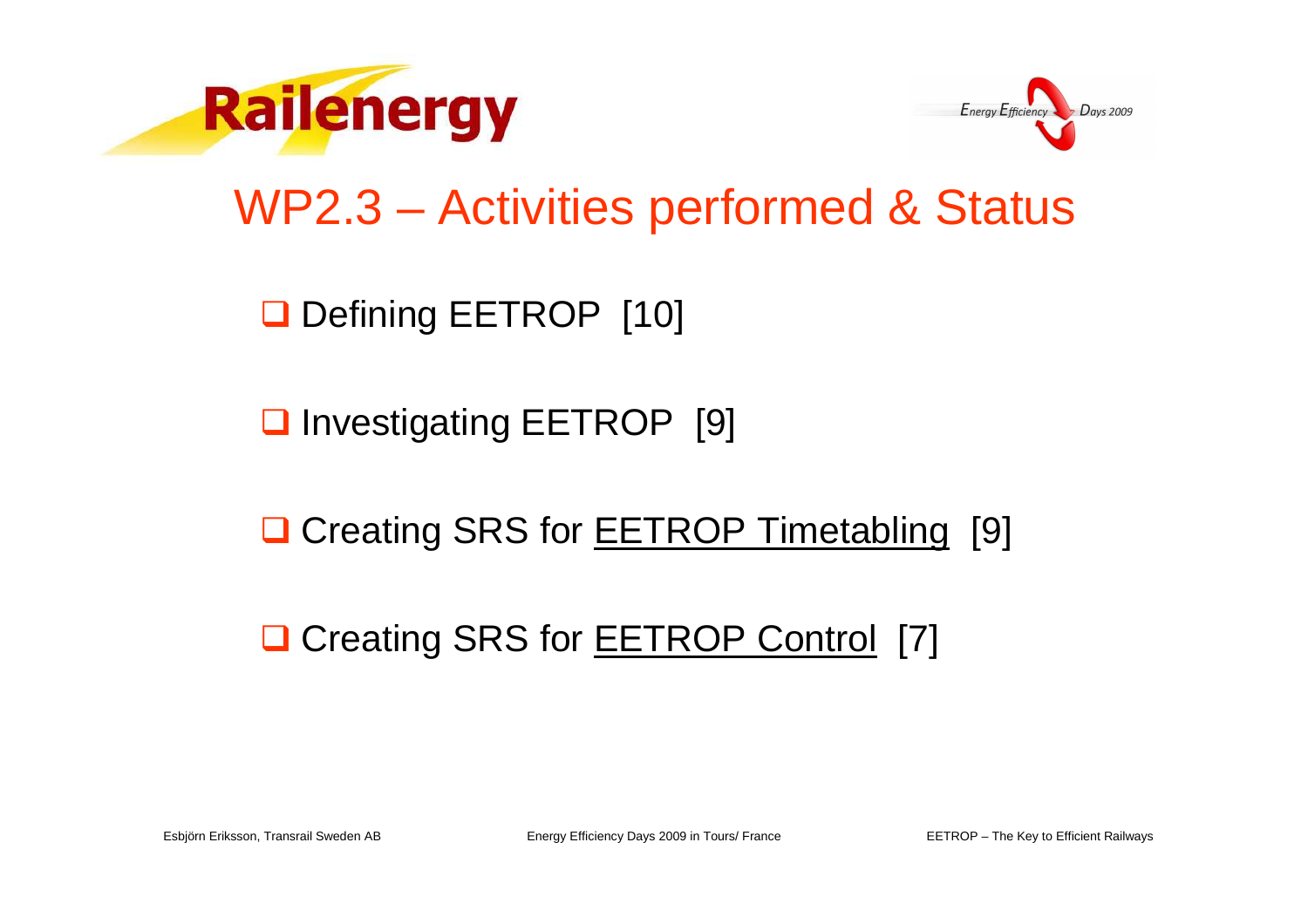



#### The EETROP concept

#### EETROP operates in four contexts:

**EETROP Planner:** Energy and power in seasonal timetabling**EETROP Manager:** Energy and power management on a daily cycle**EETROP Dispatcher:** Real time energy/power based traffic control **EETROP Driver:**Optimal driving to given individual target points

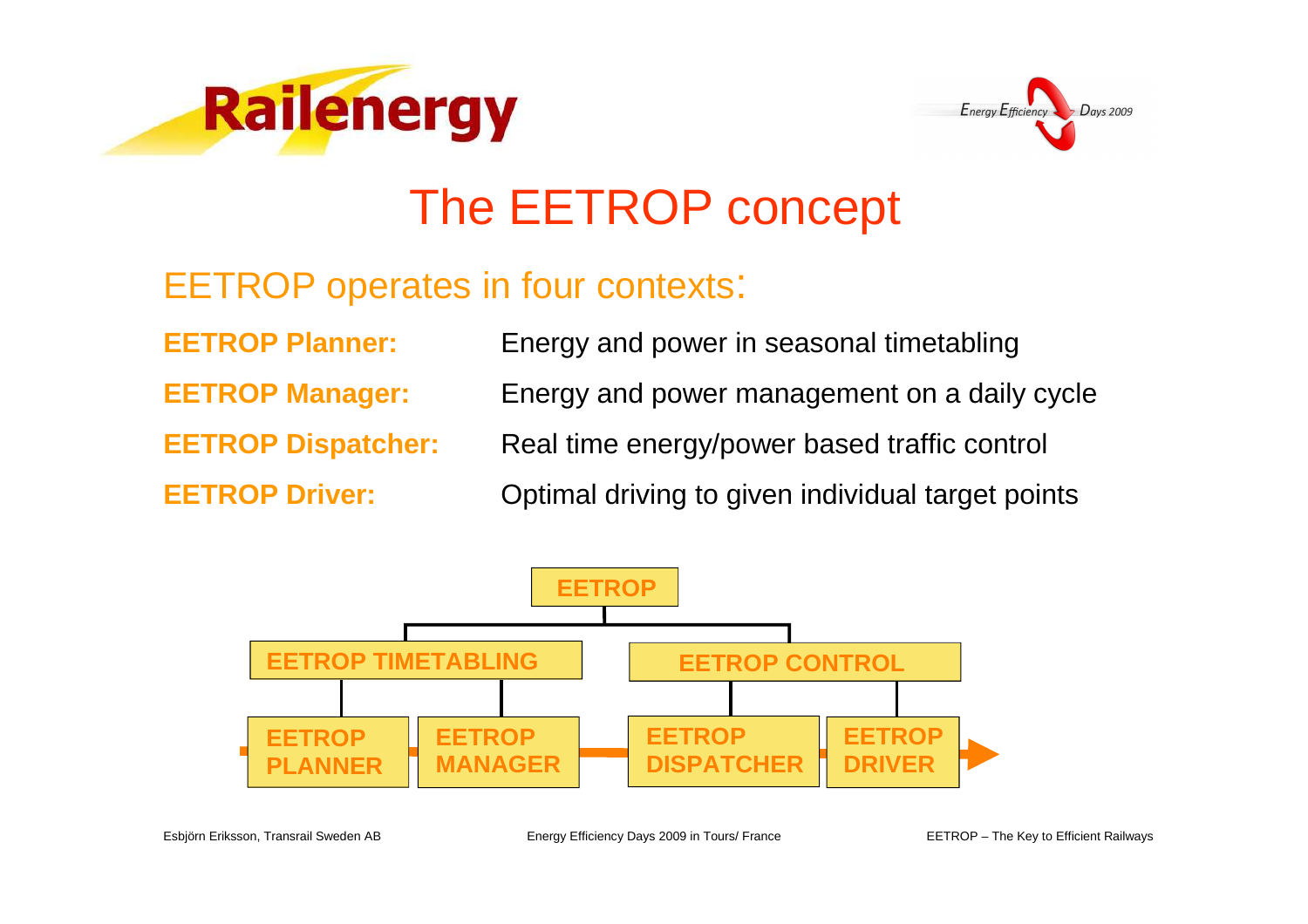



#### EETROP Planner

- -Seasonal planning
- Energy planning layer

- o Smoothen power peaks
- o Improve recuperation of regenerative braking
- o Open for use of EETROP Control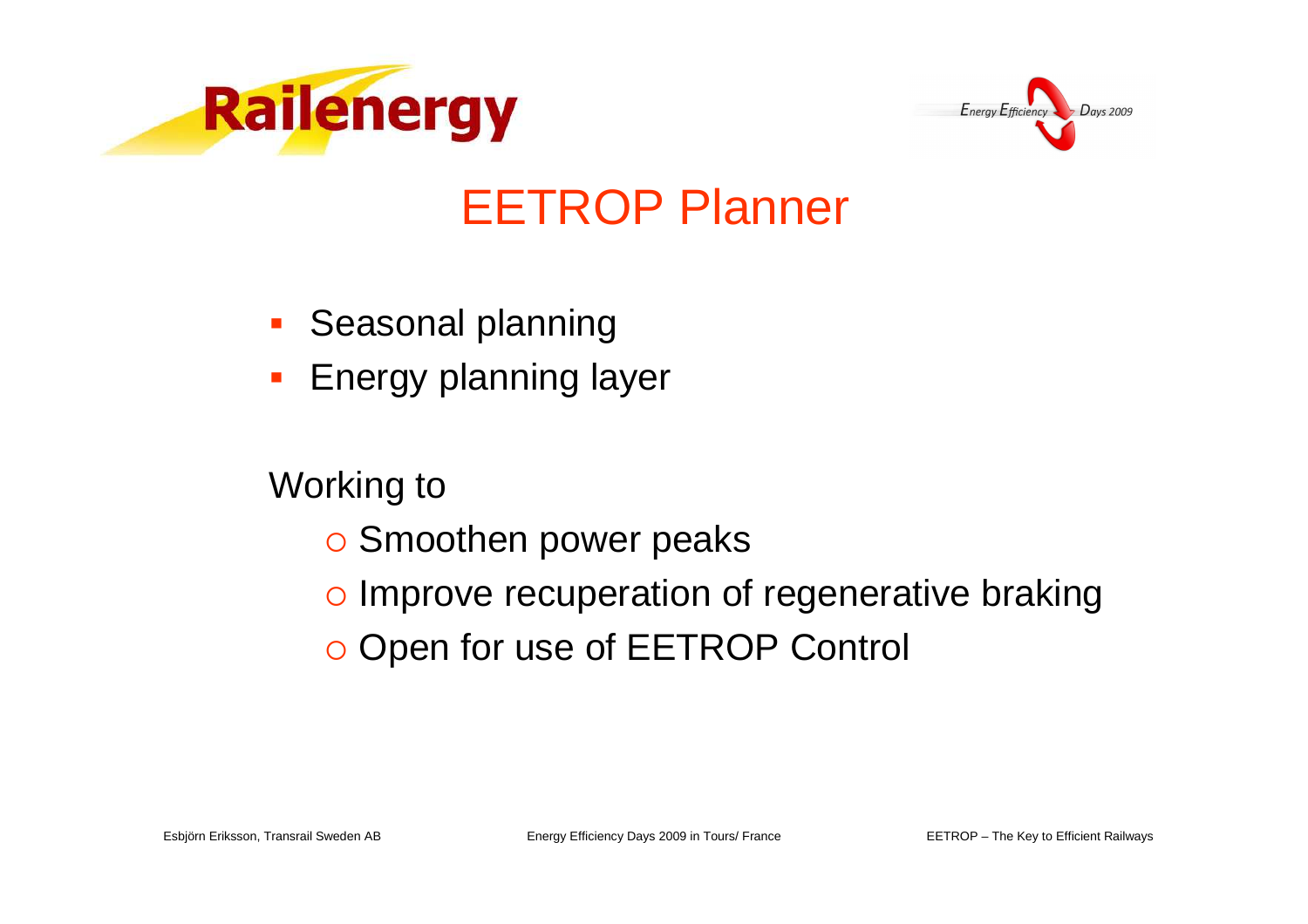



### EETROP Manager

- -Short-term pre-planning (weekly/daily)
- -Forecast power needs

- o Attend to power costs/tariffs
- o Lower power costs
- o Suggest power limitations
- o Plan auxiliary energy use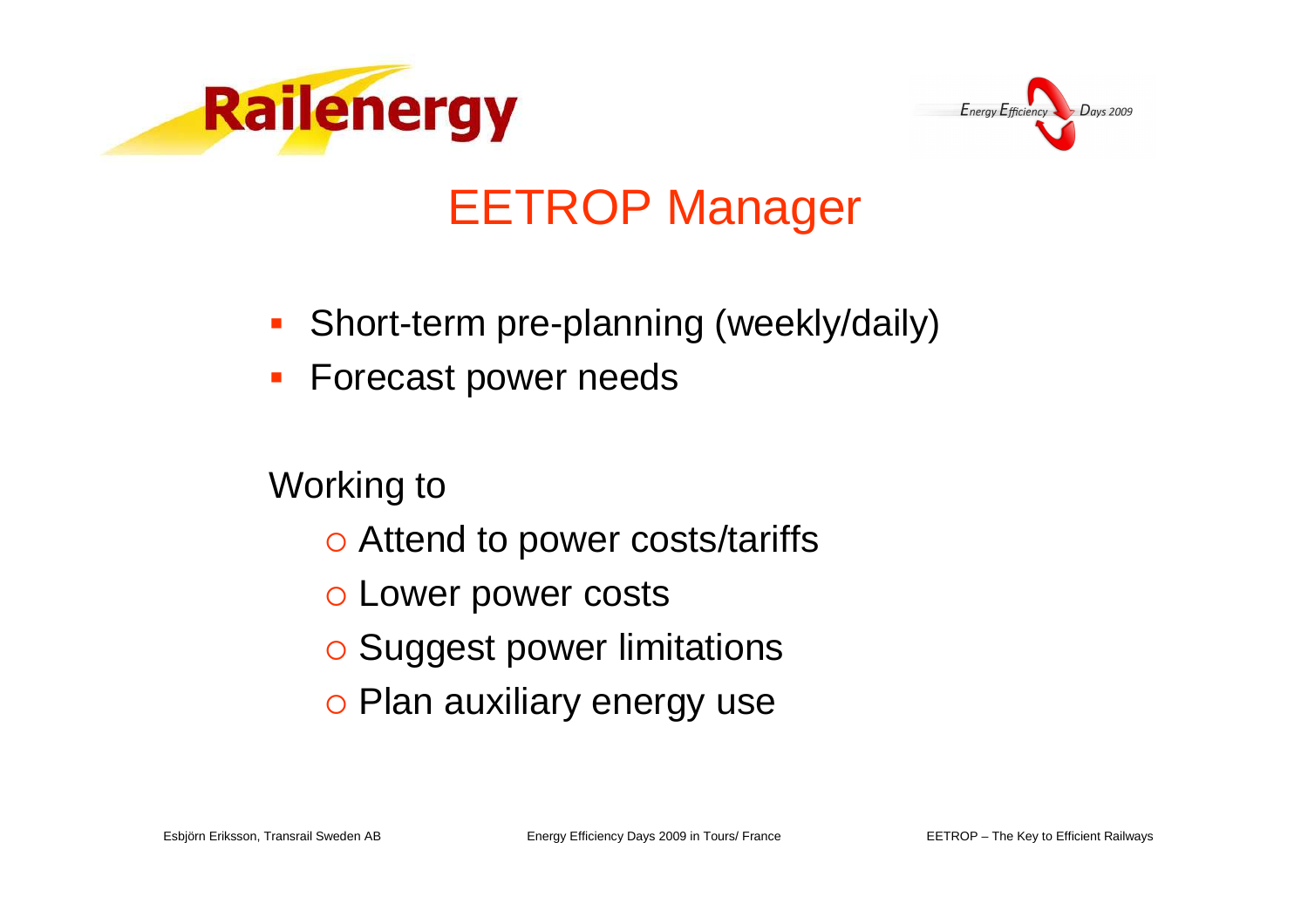



### EETROP Timetabling SRS

#### A framework for energy and power efficiency in timetabling

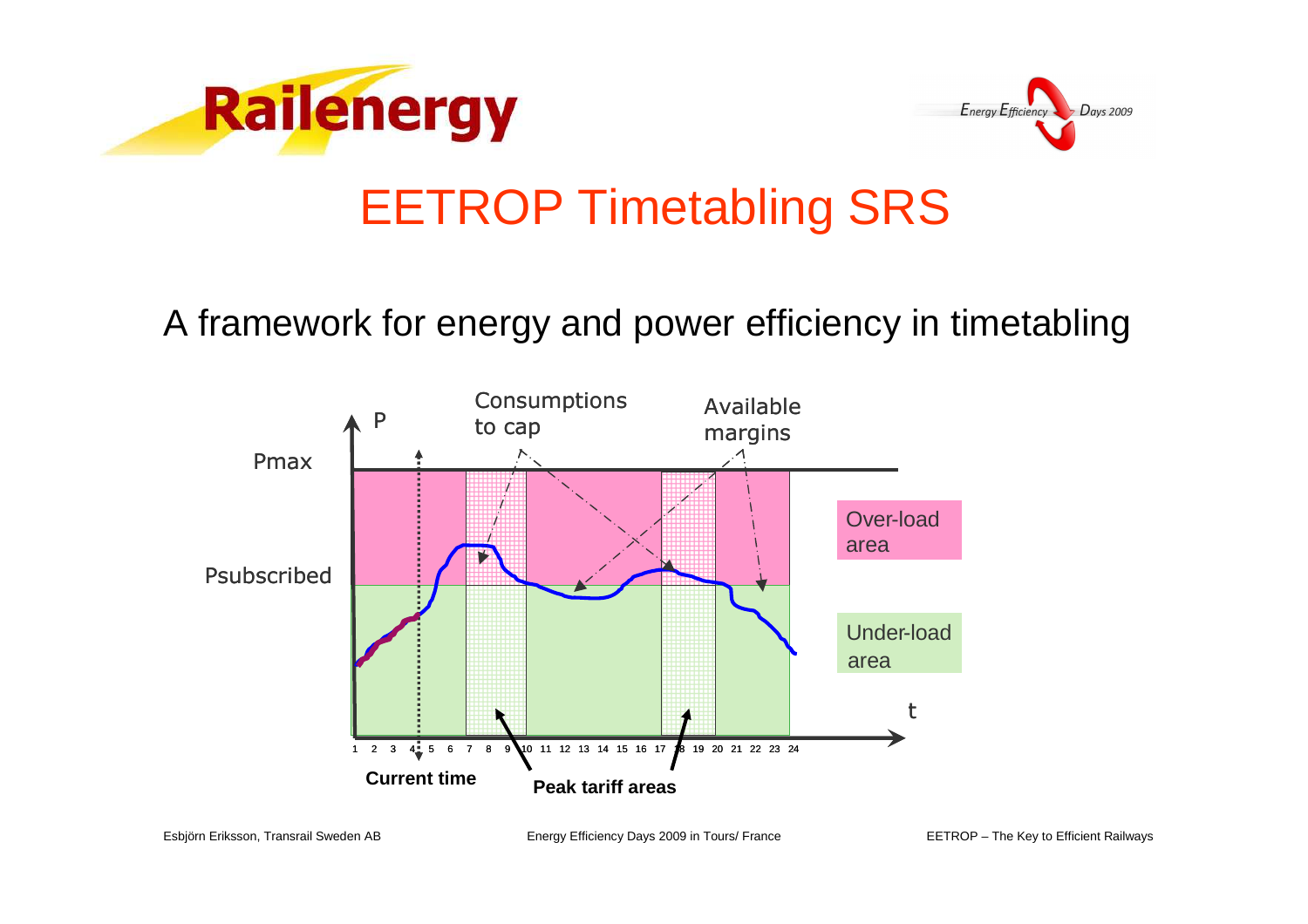



### Defining EETROP Control

**Basic Configuration** 



Esbjörn Eriksson, Transrail Sweden AB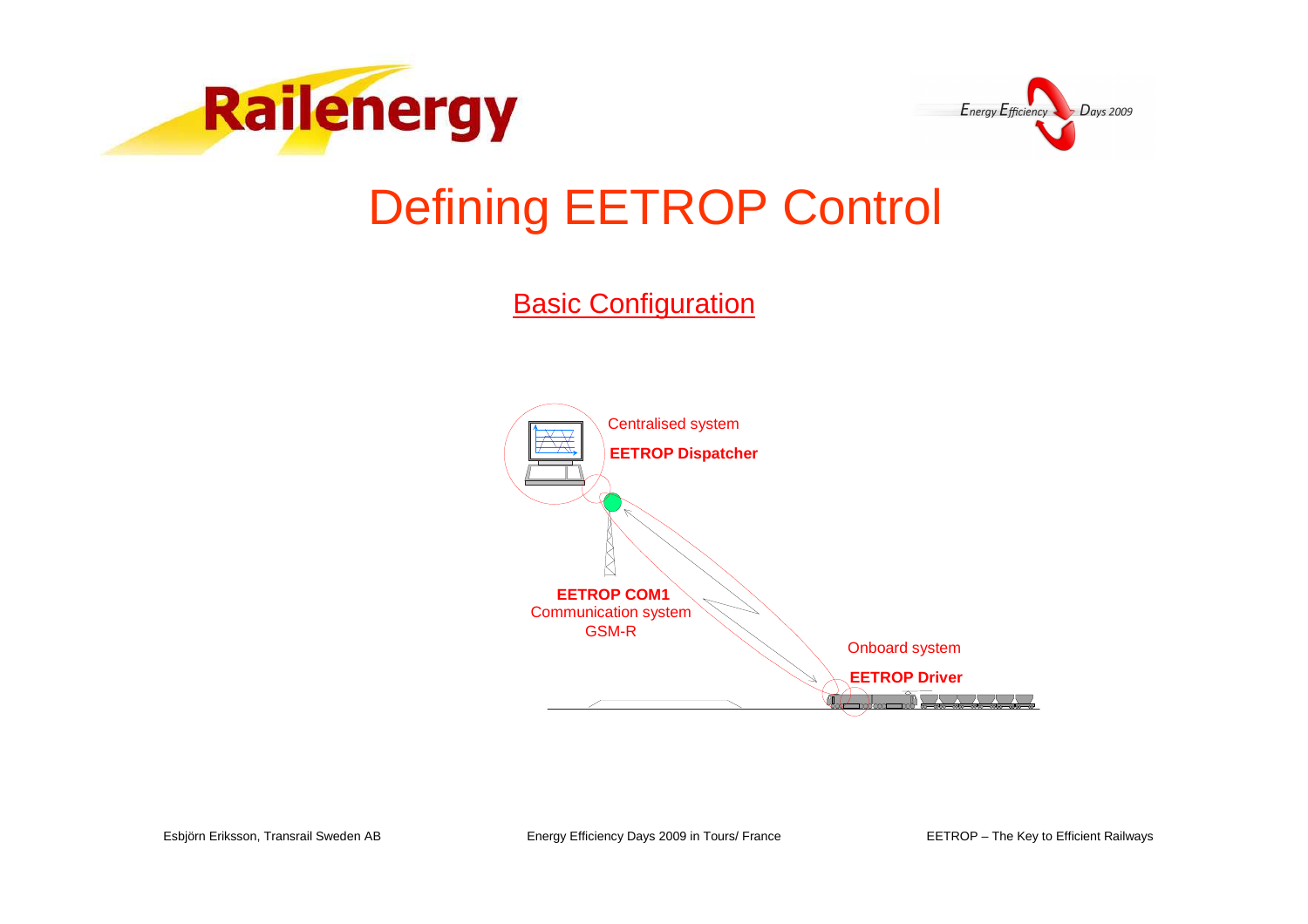



### Defining EETROP Control

**Multiple Trains** 

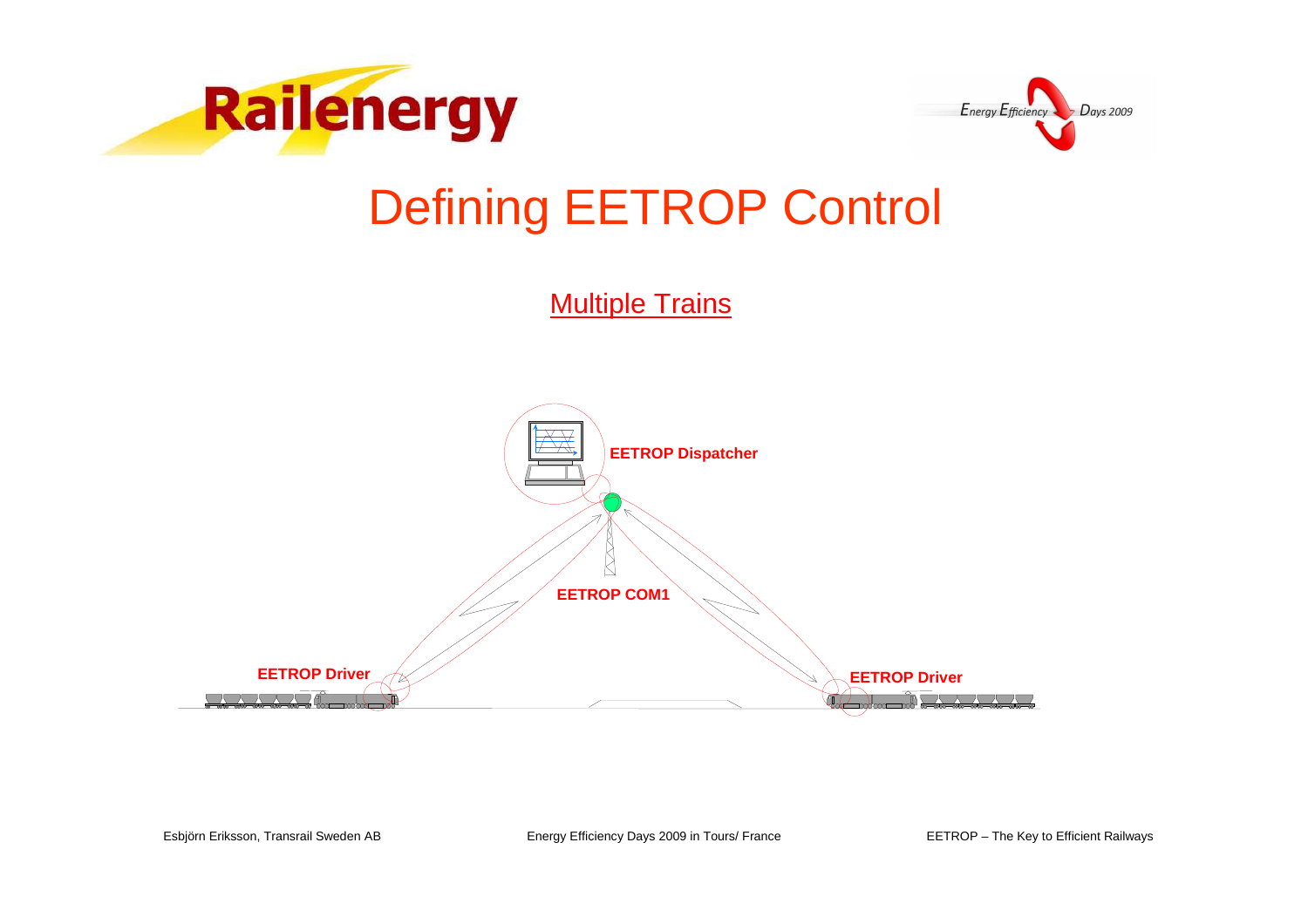



### Defining EETROP Control

Area Borders

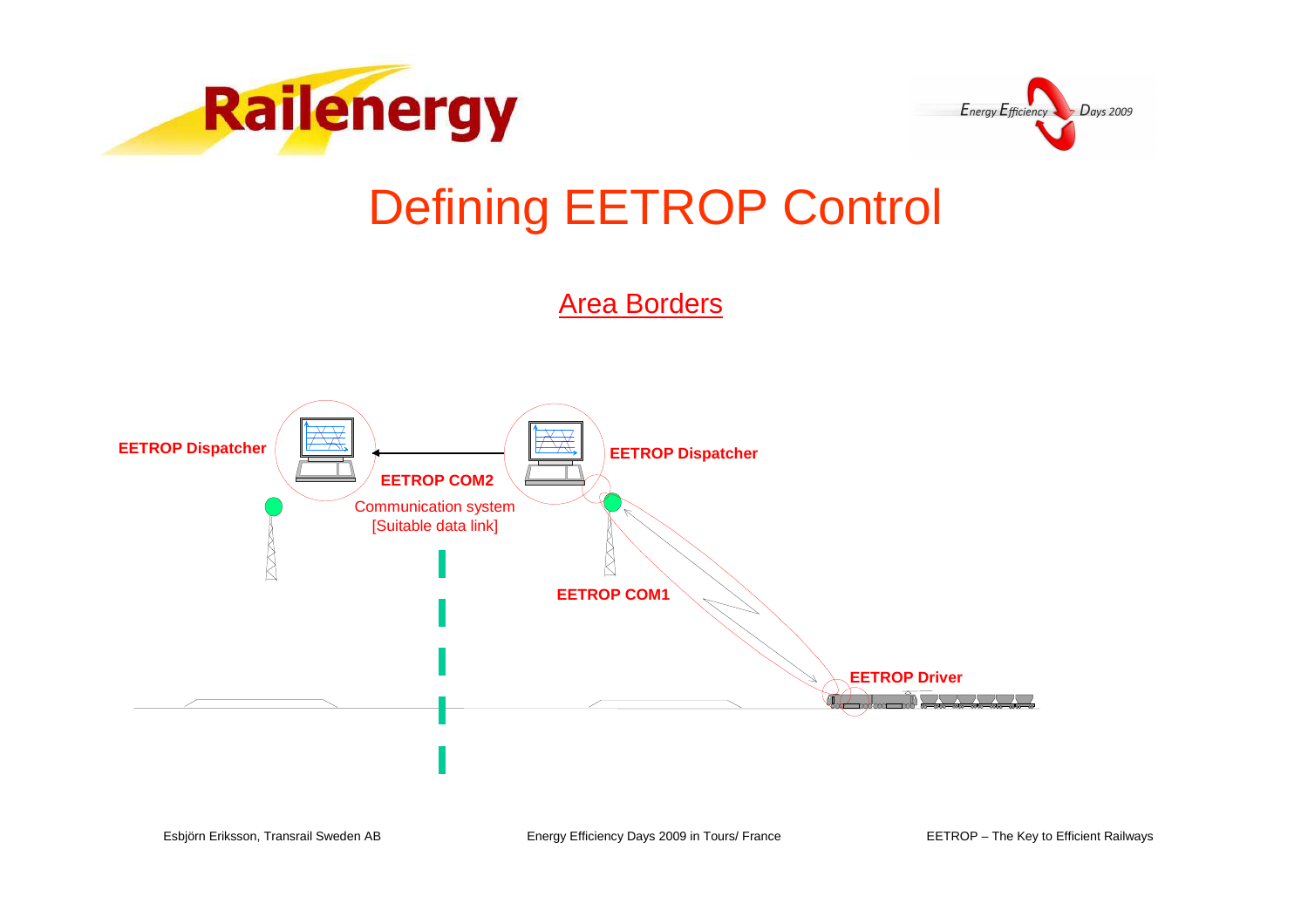



### EETROP Dispatcher

- All trains
- -Individual advice

- o Be interface to traffic control
- o Handle train data
- o Predict train movements
- o Calculate and send target points to trains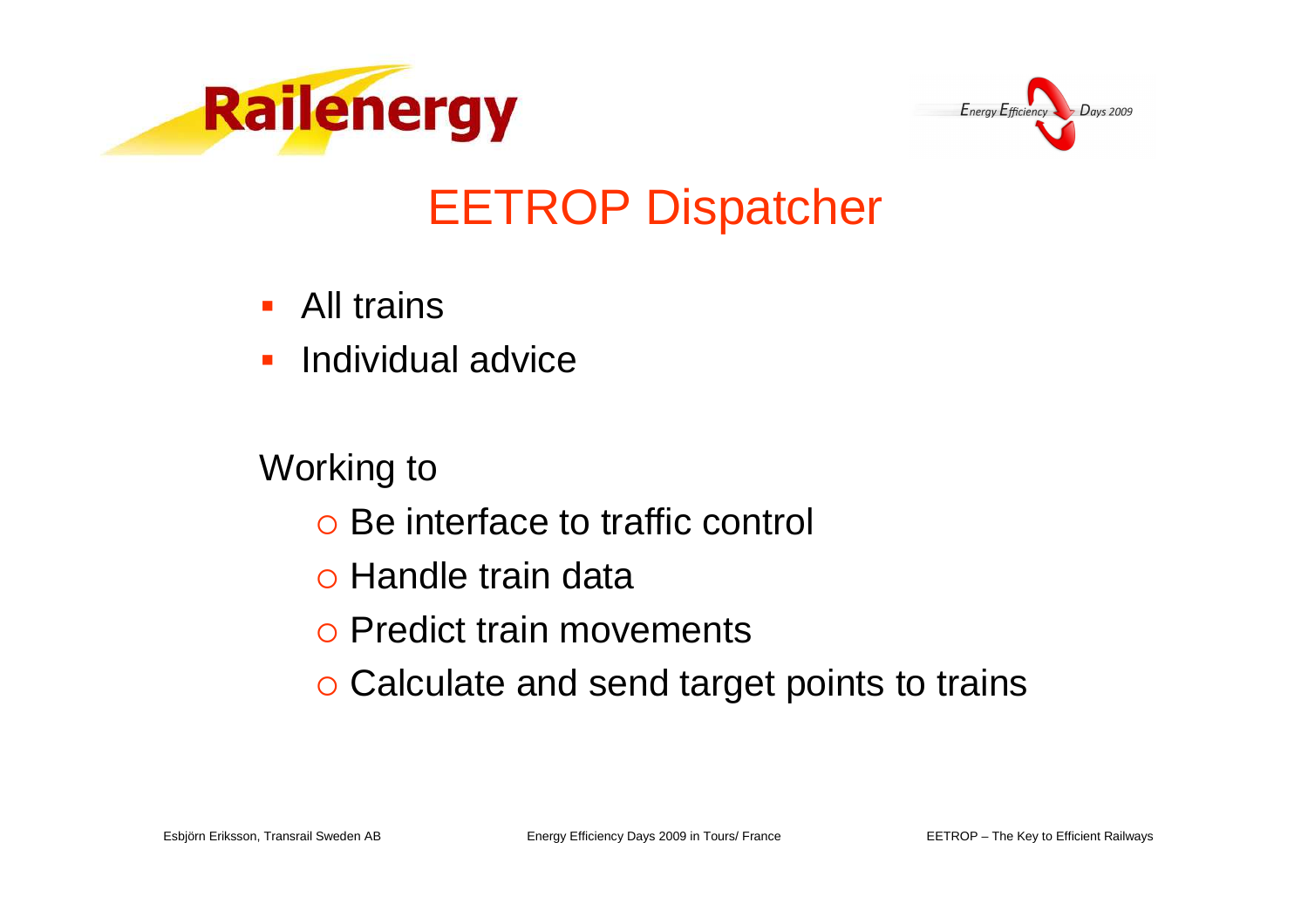



#### EETROP Driver

**-** Optimum control of the individual train

- o Calculate the driving strategy
- o Supervise fulfilment of strategy
- o Report fulfilment of strategy (or not)
- o Present driving advice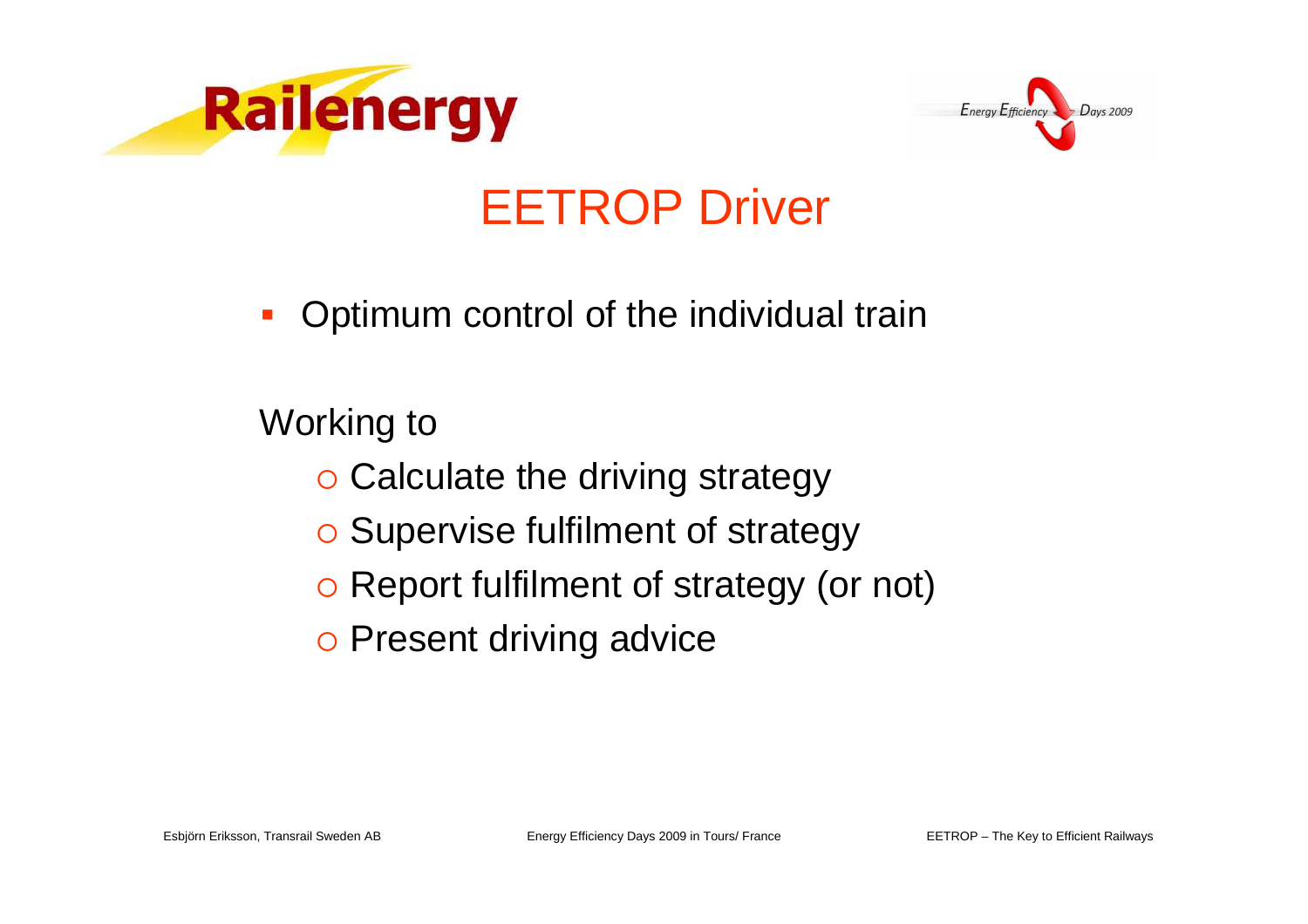



#### EETROP Control SRS

- - Defines an interoperable and seamless system for energy efficient driving
- -Mostly an interface description
- -Based on the SRS for ERTMS
- **XML Schema defined messages** -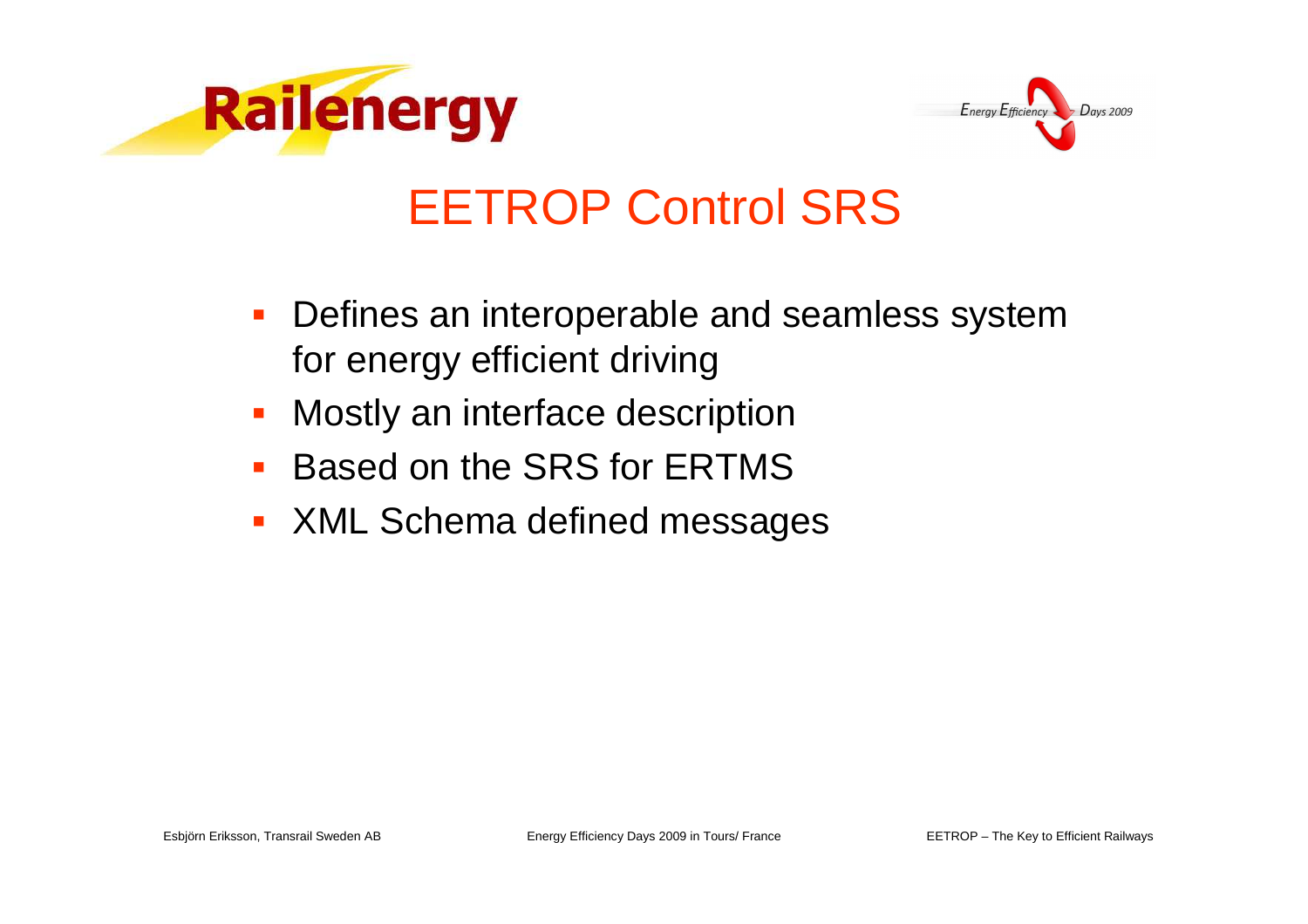

#### NOT specific hardware units, more a protocolNOT conflict handlingNOT dispatcher interfaceNOT driver interface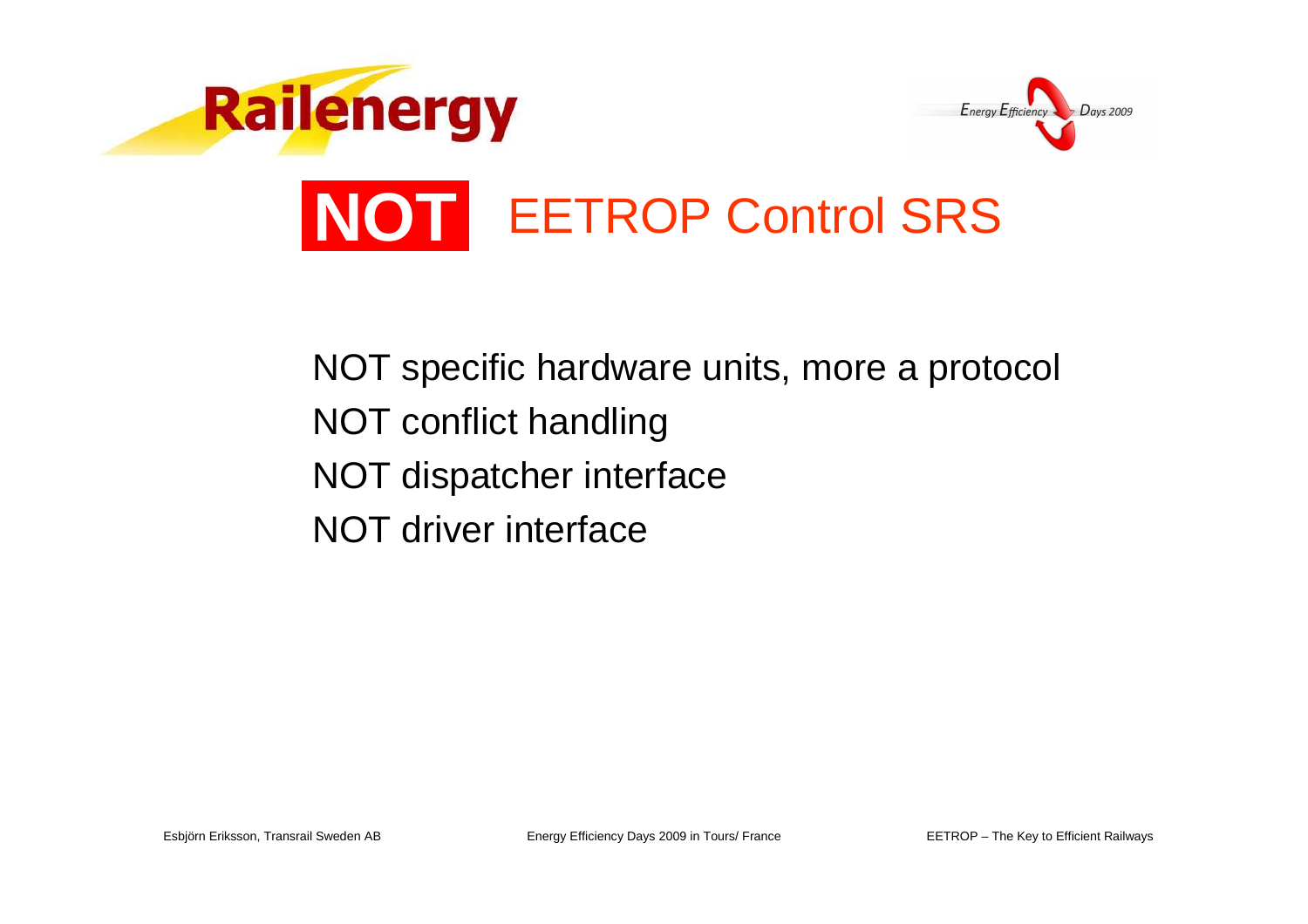



### Next Steps & Outlook

- -EETROP Control – create a site
- -Establish EETROP Control as a standard
- - Establish EETROP Planner as a standard operation in timetabling
- EETROP Manager create a site or test bed for power control